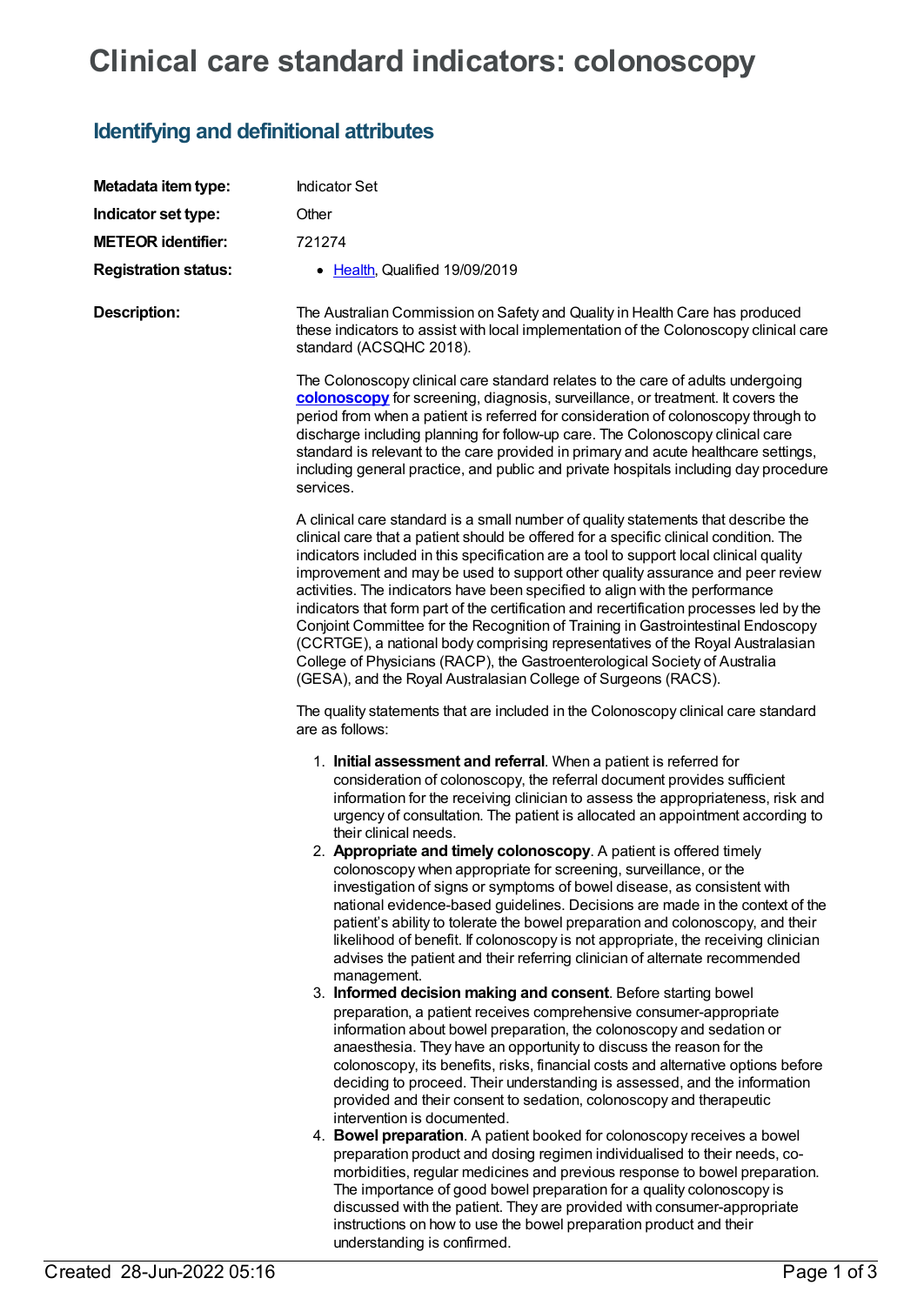|                              | 5. Sedation. Before colonoscopy, a patient is assessed by an appropriately<br>trained clinician to identify any increased risk, including cardiovascular,<br>respiratory or airway compromise. The sedation is planned accordingly. The<br>risks and benefits of sedation are discussed with the patient. Sedation is<br>administered and the patient is monitored throughout the colonoscopy and<br>recovery period in accordance with Australian and New Zealand College of<br>Anaesthetists guidelines.<br>6. Clinicians. A patient's colonoscopy is performed by a credentialed clinician<br>working within their scope of clinical practice, who meets the requirements of<br>an accepted certification and recertification process. Sedation or<br>anaesthesia and clinical support are provided by credentialed clinicians<br>working within their scope of clinical practice.<br>7. Procedure. When a patient is undergoing colonoscopy their entire colon -<br>including the caecum - is examined carefully and systematically. The<br>adequacy of bowel preparation, clinical findings, biopsies, polyps removed,<br>therapeutic interventions and details of any adverse events are documented.<br>All polyps removed are submitted for histological examination.<br>8. Discharge. Following recovery and before discharge, the patient is advised<br>verbally and in writing about the preliminary outcomes of the colonoscopy, the<br>nature of any therapeutic interventions or adverse events, when to resume<br>regular activities and medication, and arrangements for medical follow-up.<br>The patient is discharged into the care of a responsible adult when it is safe<br>to do so.<br>9. Reporting and follow-up. The colonoscopist communicates the reason for<br>the colonoscopy, its findings, any histology results and recommendations for<br>follow-up in writing to the general practitioner, any other relevant clinician and<br>the patient, and documents this in the facility records. Recommendations for<br>surveillance colonoscopy, if required, are consistent with national evidence-<br>based guidelines. If more immediate treatment or follow-up is needed,<br>appropriate arrangements are made by the colonoscopist. |
|------------------------------|-------------------------------------------------------------------------------------------------------------------------------------------------------------------------------------------------------------------------------------------------------------------------------------------------------------------------------------------------------------------------------------------------------------------------------------------------------------------------------------------------------------------------------------------------------------------------------------------------------------------------------------------------------------------------------------------------------------------------------------------------------------------------------------------------------------------------------------------------------------------------------------------------------------------------------------------------------------------------------------------------------------------------------------------------------------------------------------------------------------------------------------------------------------------------------------------------------------------------------------------------------------------------------------------------------------------------------------------------------------------------------------------------------------------------------------------------------------------------------------------------------------------------------------------------------------------------------------------------------------------------------------------------------------------------------------------------------------------------------------------------------------------------------------------------------------------------------------------------------------------------------------------------------------------------------------------------------------------------------------------------------------------------------------------------------------------------------------------------------------------------------------------------------------------------------------------------------------------------------------------------------------------|
| <b>Relational attributes</b> |                                                                                                                                                                                                                                                                                                                                                                                                                                                                                                                                                                                                                                                                                                                                                                                                                                                                                                                                                                                                                                                                                                                                                                                                                                                                                                                                                                                                                                                                                                                                                                                                                                                                                                                                                                                                                                                                                                                                                                                                                                                                                                                                                                                                                                                                   |
| <b>Related metadata</b>      | Supersedes Clinical care standard indicators: colonoscopy                                                                                                                                                                                                                                                                                                                                                                                                                                                                                                                                                                                                                                                                                                                                                                                                                                                                                                                                                                                                                                                                                                                                                                                                                                                                                                                                                                                                                                                                                                                                                                                                                                                                                                                                                                                                                                                                                                                                                                                                                                                                                                                                                                                                         |

| Related metadata<br>references:             | Supersedes Clinical care standard indicators: colonoscopy<br>• Australian Commission on Safety and Quality in Health Care, Standard<br>11/09/2018<br>• Health, Standard 26/03/2019                                     |
|---------------------------------------------|------------------------------------------------------------------------------------------------------------------------------------------------------------------------------------------------------------------------|
| Indicators linked to this<br>Indicator set: | <u>Colonoscopy clinical care standard indicators: 1-Proportion of patients scheduled</u><br><u>for a colonoscopy whose bowel preparation was adequate</u><br>Health, Qualified 19/09/2019                              |
|                                             | Colonoscopy clinical care standard indicators: 2-Proportion of patients undergoing<br>a colonoscopy who have their entire colon examined<br>Health, Qualified 19/09/2019                                               |
|                                             | <u>Colonoscopy clinical care standard indicators: 3-Proportion of patients who had a</u><br><u>colonoscopy that detected one or more adenoma(s)</u><br>Health, Qualified 19/09/2019                                    |
|                                             | Colonoscopy clinical care standard indicators: 4-Proportion of patients who had a<br>colonoscopy that detected one or more sessile serrated adenoma(s) or sessile<br>serrated polyp(s)<br>Health, Qualified 19/09/2019 |

**Collection and usage attributes**